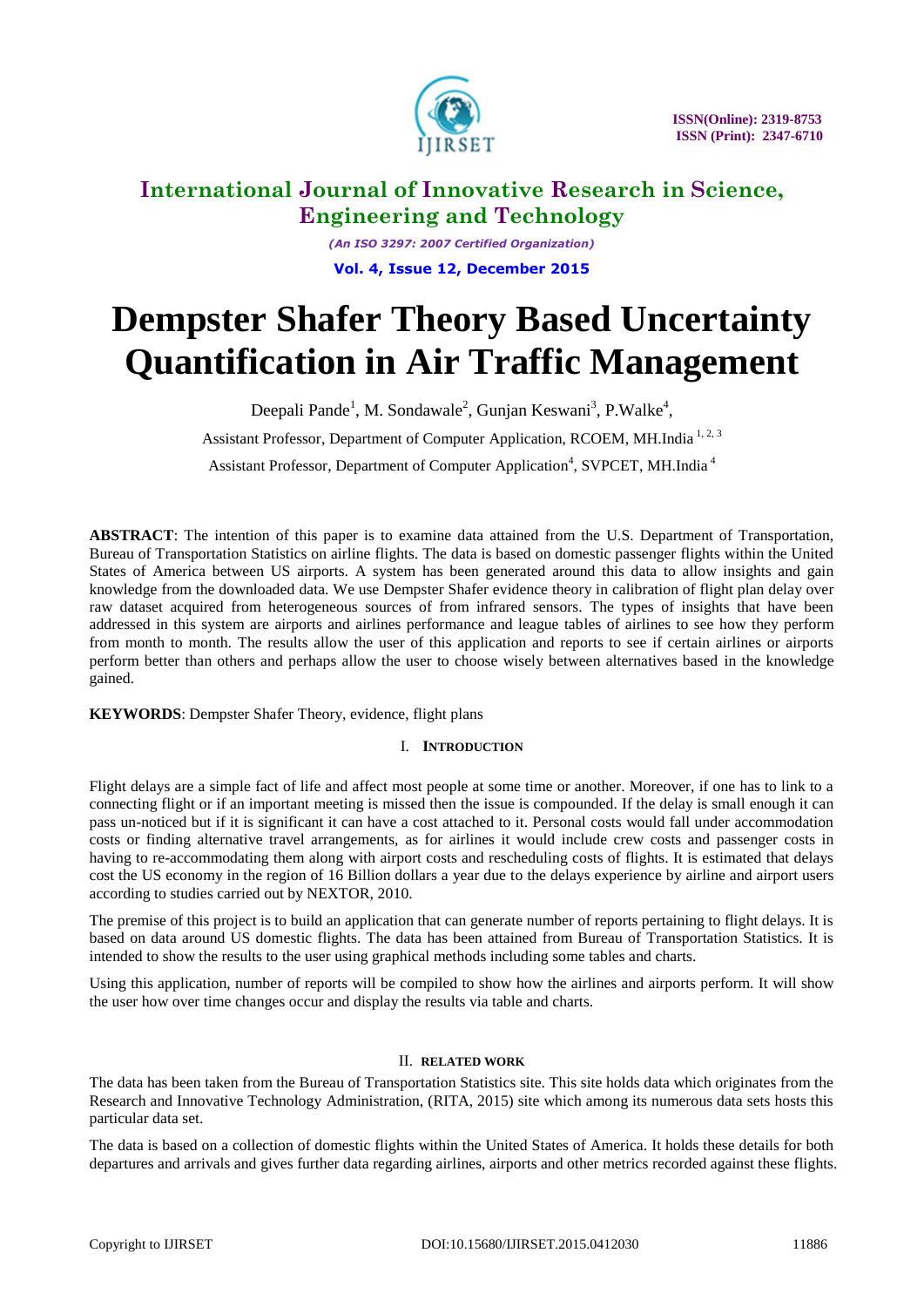

*(An ISO 3297: 2007 Certified Organization)*

### **Vol. 4, Issue 12, December 2015**

In all it has 29 columns of data regarding the various aspects of each flight that has flown over the duration being examined.

A lot many number of years of data held on this site from 1987 to 2015. Each year"s data set was quite large, being in the region of 70 to 80 MB and containing approximately 5 to 6 million entries. One entry per flight over the period of time has being examined.

Other data is used providing translations from airline and airport codes to their respective names. Other details regarding the state and city, the airport served is held in this supplementary data. These were also downloaded. Using these we could provide further analysis capability by attaching airports to the respective states and seeing if grouped certain states have better performance than others.

#### III. **OBJECTIVE**

Delays in flights are a common occurrence but what is the typical delay and how are these dispersed between airlines and airports? Are there specific States that experience these, or are they spread evenly over the whole of the country? What are the extremes of the delays incurred? Can you avoid them by choosing wisely between certain airlines and destinations that do not perform particularly well? These are the typical questions that travellers could well ask themselves.

Building a system that will take the data and incorporate it into a number of reports will show if indeed patterns are evident from within the data. The results returned will empower the user with knowledge on flight delays and knowledge is power. Through the knowledge gained from the resulting reports, it could empower the user to make a more informed judgment on the route or airline chosen to travel. Along with the travellers, the airports and airlines could also benefit from the knowledge. Showing them if improvements can be made and identifying where they need to make these improvements.

The typical traveller using flights is aware of delays and the costs associated and the degree to which they should be compensated in the event of such delays. Airlines themselves are only too aware of the associated costs that arise when the delays are incurred. Thus passengers can choose more optimal routes where performance is satisfactory and conversely airports and airlines can see focus areas where they need to make improvements.

### IV.**EXISTING SYSTEM**

There is currently considerable enthusiasm around the MapReduce (MR) paradigm for large-scale data analysis. Although the basic control flow of this framework has existed in parallel SQL database management systems (DBMS) for over 20 years, some have called MR a dramatically new computing model. Like MapReduce, they provide a high-level programming environment and parallelize readily. Though it may seem that MR and parallel databases target different audiences; it is in fact possible to write almost any parallel processing task as either a set of database queries or a set of MapReduce jobs.

### V. **MATHEMATICAL FORMALISM OF DEMPSTER SHAFER THEORY**

**The Frame of Discernment:** A set which is represented by θ contains all possible elements in every context and also all the possible elements of interest are exhaustive and mutually exclusive events. Such a universal set is called the frame of discernment. In theory of probability, it is simply known as sample space. In the example of tossing a coin, the frame of discernment will be  $\{T, H\}$  where 'T' represents 'tail' and 'H' represents head. Here, in Dempster Shafer theory of evidence, the frame of discernment is the set of all hypotheses taken into consideration.

**The Basic Probability Assignment function (BPA):** If we have θ as the frame of discernment then the function  $m = 2^{\theta} \rightarrow [0, 1]$  is called the basic probability assignment if m ( $\Phi$ ) = 0 and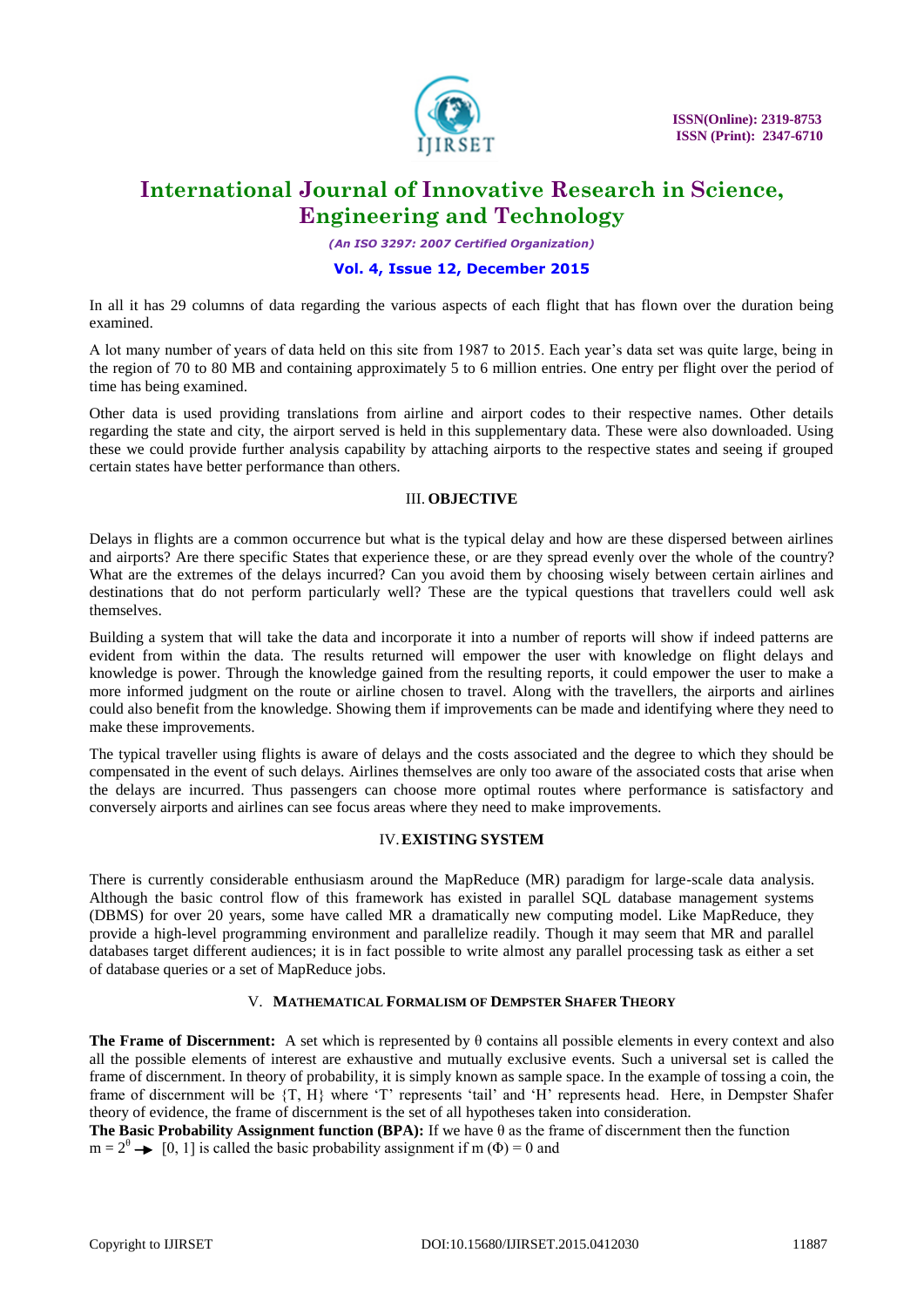

 **ISSN(Online): 2319-8753 ISSN (Print): 2347-6710**

# **International Journal of Innovative Research in Science, Engineering and Technology**

*(An ISO 3297: 2007 Certified Organization)*

**Vol. 4, Issue 12, December 2015**

$$
\sum_{A\subset\theta}m(A)=1
$$

Where the term  $m(A)$  is the measure of belief committed to 'A' exactly and the term  $m(A)$  is called the basic probability number of 'A'.

**The Belief Function:** The belief function Bel (A) measure the total belief of all possible subsets of A. It is also called m function. It is represented on  $m = 2^{\theta} \rightarrow [0, 1]$ 

$$
Bel(A) = \sum_{B \subset A} m(B)
$$

**The Plausibility Function:** The Plausibility function is thus represented from belief as

$$
\text{PI}(A) = \sum_{B \cap A \neq 0} m(B)
$$

Here, Pl  $(A) = 1 - Bel(A)$  and Bel  $(A) \leq Pl(A)$ **The Doubt Function:** It is simply defined over the complement set A as Doubt  $(A)$  = Bel  $(A)$ .

**The Rule of Combination of Evidences:** The Dempster Shafer's Rule of combination is just like a fusion operator which derives commonly shared beliefs from heterogeneous sources. In this process, all unshared beliefs are removed through a normalization factor. The combination also called the 'joint mass' is calculated from the two sets of masses namely m1 & m2 as follows:

$$
m_{1,2}(\emptyset)=0
$$

$$
m_{1,2}(A) = (m_1 \oplus m_2)(A) = \frac{1}{1 - K} \sum_{B \cap C = A \neq \emptyset} m_1(B) m_2(C)
$$

Where 'K' represents the quantity of conflict between the two sets of masses.

$$
K = \sum_{B \cap C = \emptyset} m_1(B) m_2(C).
$$

#### VI.**UNCERTAINTY QUANTIFICATION USING DEMPSTER SHAFER EVIDENCE THEORY**

The Dempster Shafer theory as developed by Arthur P. Dempster & Glenn Shafer provides a general framework to model hypothesis in concept of epistemic uncertainty. The theory helps in combining evidences from different sources to transform it into a mathematical object called the belief function. In practice, many authors have proposed theories to quantify uncertainty but DS theory provides various properties and functions to range the hypothesis in terms of belief and plausibility intervals.

In Dempster Shafer Theory, the belief function is used to measure the confidence of the occurrence of an event in the given hypothesis. Belief functions base upon the degrees of belief (or confidence) on a set of related hypothesis. In formalism, the DS theory has vivid applications in sensor data fusion. Sensory data from heterogeneous sources can be combined to formulate a good measure of probability. The data chunks obtained from different sources of sensors individually have strong uncertainty ratio when it is available in a raw form. These data chunks are fused to obtained big pieces of data set using sensor fusion concept as supported by Dempster- Shafer theory. The data set derived in this manner thus has reduced ratio of uncertainty and is useful for quantification. The data sources for a fusion process have been originated from heterogeneous sources. The method of indirect fusion is used to relate the data set from a priori information acquired from the heterogeneous sources. The degrees of belief are thus based upon independent items of evidence in each chunk of the dataset. In implementation, the degree of belief which is also depicted as a mass is pictured as belief function. Probability values are assigned to each set of possible outcomes in the Arrival and departure flight plans in the data set.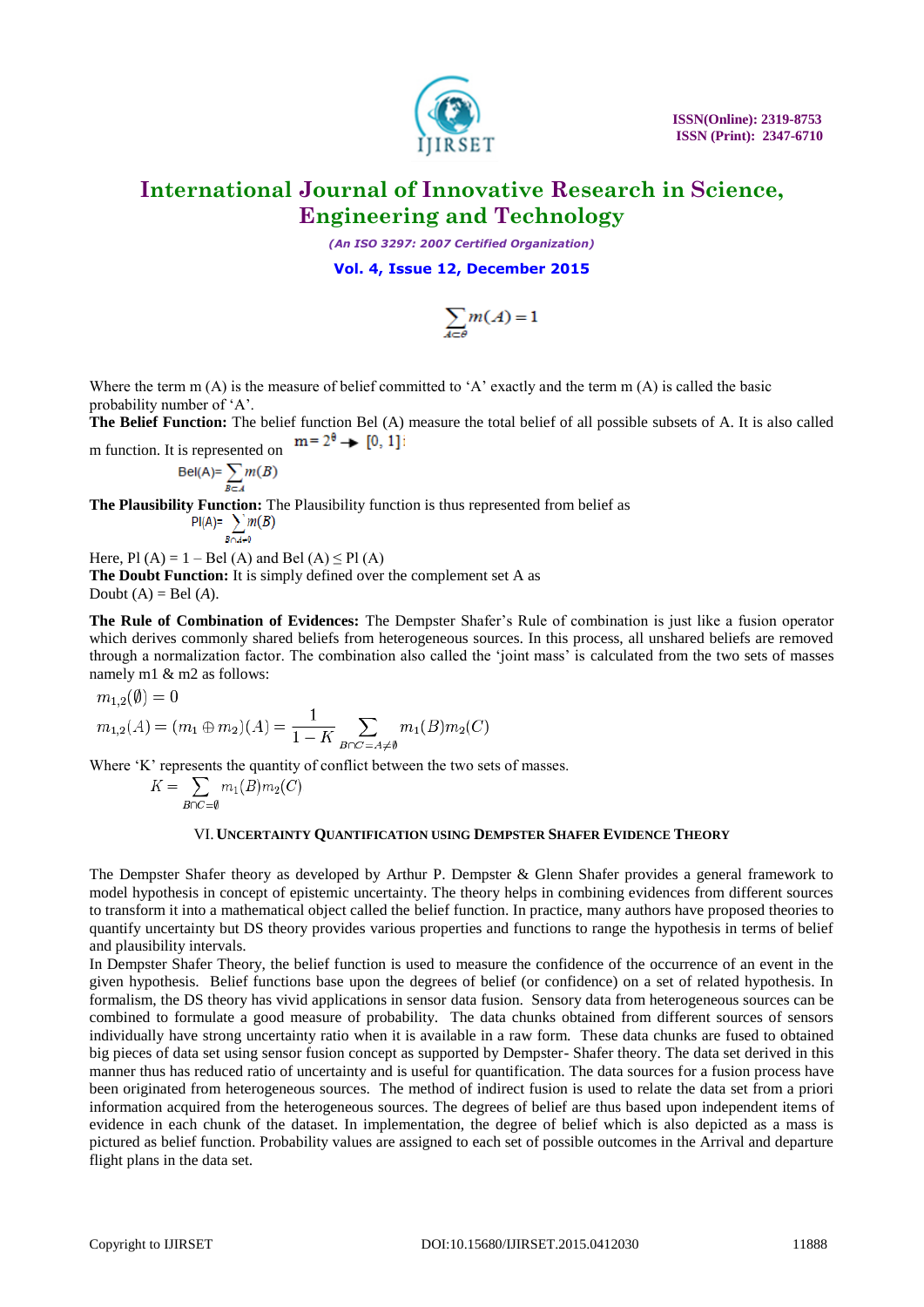

*(An ISO 3297: 2007 Certified Organization)*

### **Vol. 4, Issue 12, December 2015**

According to the formalisms described in the Dempster- Shafer theory, assumed masses are assigned to all the nonempty subsets of the propositions which comprise of the entire data in the hypothesis. Using the framework of Shafer's theory, belief about the proposition are represented as intervals with two bounding values belief (or support) and plausibility where **Belief ≤ Plausibility**

### **EXAMPLE OF FLIGHT DELAY CALCULATION USING DST**

The raw chunks acquired from the flight dataset are used for formulation of belief and plausibility functions as described in the section III. Suppose a belief of 0.2 and plausibility of 0.7 is evaluated for the flight delay determination proportion with hypothesis saying "The Flight Plans are late today". Here it can be justified to have evidence strongly stating with a confidence of 0.2 and a true value. But, the evidence contrary to the hypothesis that "The flight plans will not be late" has a confidence only of 0.3 according to the relation that plausibility is one minus the sum of masses of all sets whose intersection with the hypothesis is empty. The interval of determination in the hypothesis is 0.1 which states the difference between the belief and plausibility. This interval thus represents the level of uncertainty determined based on the evidences in the system.

### VII. **ESTIMATING THE BELIEF FUNCTION FOR THE FLIGHT DATASET**

1. The Sensor Mass Function is used to obtain context value of belief. The sensor mass functions assign mass to the context values from the 3D airplane trajectory in the following manner: [Actual Departure Time: 1; Actual Arrival Time: 0]

[Scheduled Departure Time: 1; Scheduled Arrival Time: 0], where we use time as evidence factor.

- 2. Then the context value of belief is disseminated up to applicable situations using evidence propagation and complex relations as per the discussion in section  $V$ . The sensor mass functions assign mass to the context values from the 3D airplane and these values are propagated to form an extensive database of each time deviation ∂T(∂TD, ∂TA & ∂TETA)
- 3. A total belief function is computed using the theory of combining evidence for situations in the set using Dempster Shafer"s evidence combination rule. After this, total belief is calculated for each situation using Dempster"s Rule of combination. Here, we combine the averaged situation belief n-1 times where n is the total number of evidence sources for the situation.
- 4. Finally, the situation with highest belief is selected before ensuring non co-occurrence of situations.

### VIII. **PROBLEM FORMULATION**

In application of Dempster Shafer evidence theory, we use arrival and departure times as the needful quantities. The actual parameters taken into consideration are actual departure time, actual arrival time, scheduled arrival time, scheduled departure time. The deviation of actual departure time from scheduled departure time is calculated as an estimate of interval. Hence, two quantities namely estimated time of departure and scheduled time of departure are available. Similarly, deviation of actual arrival time from scheduled arrival time serves as testament in calculation of interval of estimate for another two quantities namely estimated time of arrival and scheduled time of arrival.

We interpret these quantities as  $\Delta TD$  and  $\Delta TA$  for deviation in departure and arrival times. A posterior and prior dataset of multiple flight plans is used to describe uncertainty amongst the flight dataset used. The belief function for the interpreted quantities is formulated to describe uncertainty. The characteristics of belief functions are analysed using table 1 dataset. Figure 1 represents the system model which represents the method used in implementation. The Table 1 represents sample of calibrated data obtained from the approach as described in section VI.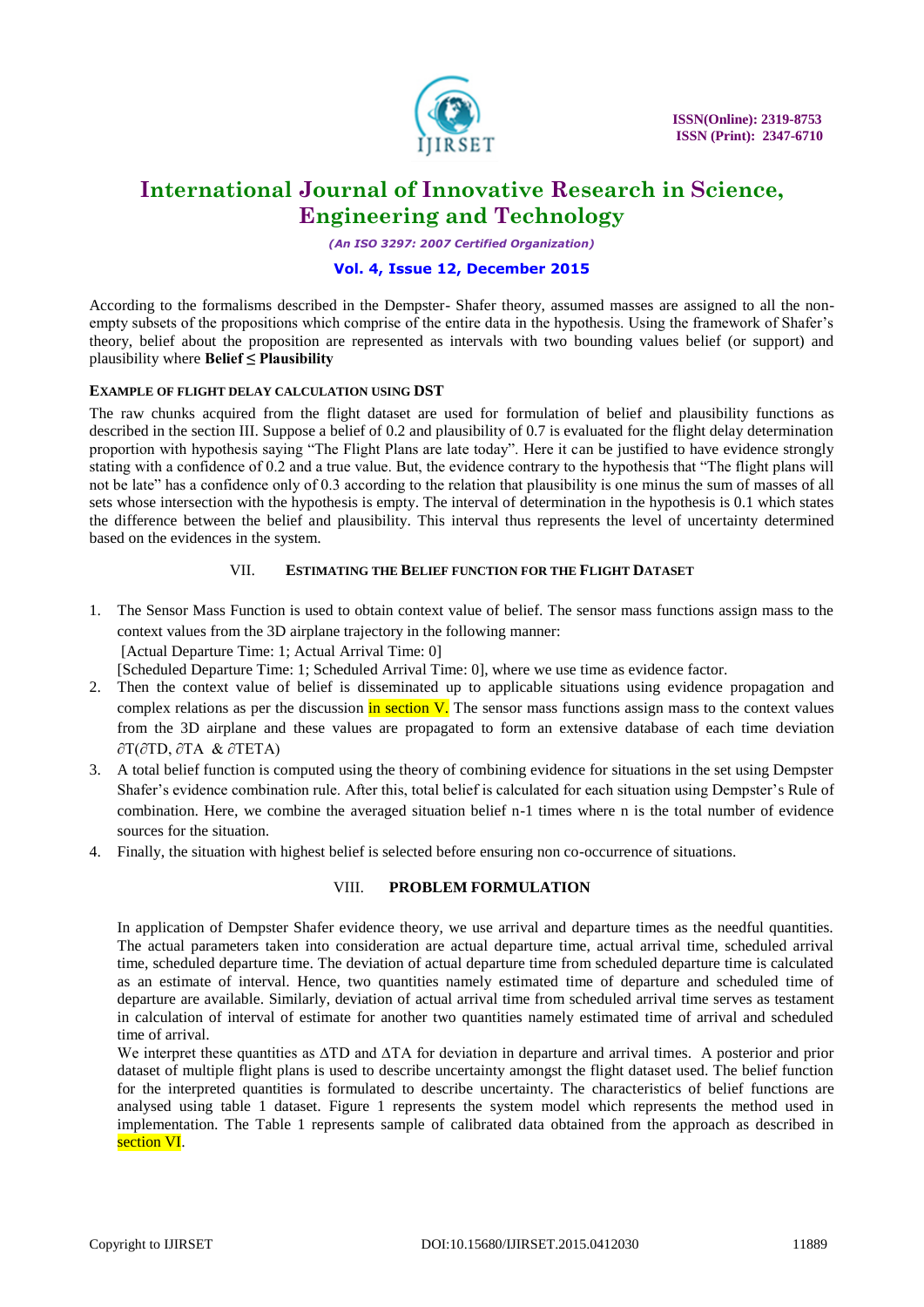

*(An ISO 3297: 2007 Certified Organization)*

**Vol. 4, Issue 12, December 2015**



**Figure 1. System Model** 

| Flight   | <b>Phase</b> | DT: Departure Time | <b>Range of Uncertainty</b> | <b>Interval Size</b> |
|----------|--------------|--------------------|-----------------------------|----------------------|
| Flight A | Up           | 17:10              | 0 25                        | าวา                  |
|          | Down         | 13:20              | 0.11                        | 0.09                 |
| Flight B | Up           | 18:15              | 0.16                        | 0.14                 |
|          | Down         | 20:10              | 0.06                        | 0.04                 |

Table 1. Uncertainty Characteristics of two flights

The software is developed using hadoop version 2.0+ with support of eclipse IDE on Red Hat Linux platform. The libraries used include JUNG Framework & JavaCSV. The performance is evaluated on dual core processor with 4 GB available RAM space. The language used for coding the system is Java as a Hadoop framework itself compiled in Java. The datasets used for comparison and analysis have been used from the Bureau of Transportation Statistics (BTS) website. The name of the dataset is 'On-Time Performance' freely available at<http://www.transtats.bts.gov/> The 'On-Time-Performance" dataset has 109 different fields. For the purpose of this project 14 of these fields are retained from original dataset. The list of the required dataset fields is shown in

#### table 2.

The system ensures that the data that has been downloaded is clean. This involves inspecting the data in each file, removing any unnecessary fields and ensuring that it is compatible to be uploaded into the hdfs environment.



### **Figure 3. Uncleaned Data**

2015-06-01,19805,AA,193,14771,SFO,"San Francisco, CA",California,11298,DFW,"Dallas/Fort Worth, TX",Texas,29.00,12.00 2015-06-01,19805, AA, 194, 13303, MIA, "Miami, FL", Florida, 10821, BWI, "Baltimore, MD", Maryland, 2.00, 4.00

**Figure 4. Cleaned Data**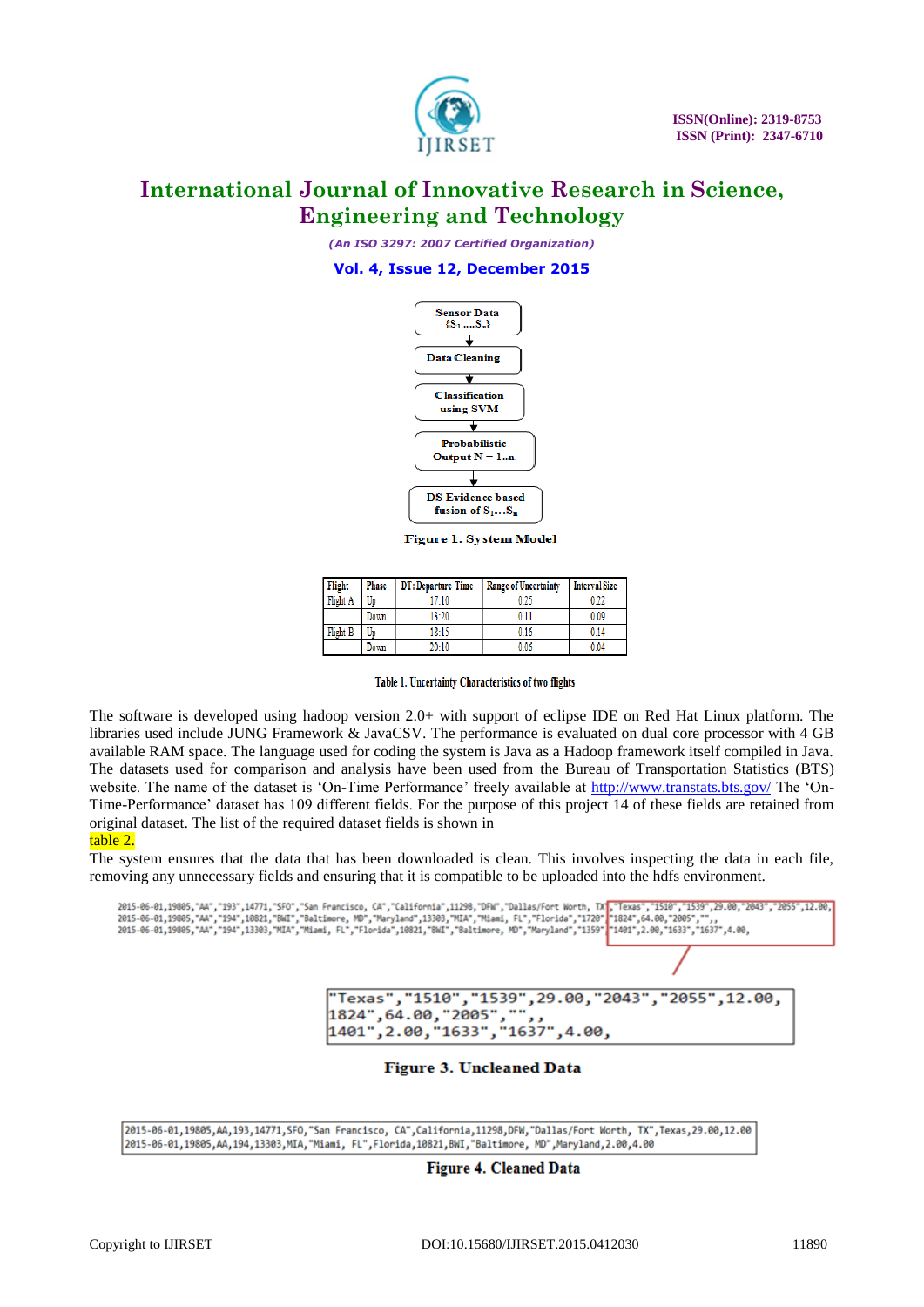

*(An ISO 3297: 2007 Certified Organization)*

### **Vol. 4, Issue 12, December 2015**

| Sr. No                  | <b>Fields</b>        | <b>Description</b>                                                                                            |
|-------------------------|----------------------|---------------------------------------------------------------------------------------------------------------|
| 1                       | <b>FL_DATE</b>       | Flight Date (yyyymmdd)                                                                                        |
| $\overline{2}$          | AIRLINE_ID           | An identification number assigned by US DOT to identify a unique<br>airline                                   |
| $\overline{\mathbf{3}}$ | <b>CARRIER</b>       | Code assigned by IATA and commonly used to identify a carrier.                                                |
| 4                       | FL_NUM               | <b>Flight Number</b>                                                                                          |
| 5                       | ORIGIN_AIRPORT_ID    | Origin Airport, Airport ID. An identification number assigned by US<br>DOT to identify a unique airport.      |
| 6                       | <b>ORIGIN</b>        | Origin Airport                                                                                                |
| 7                       | ORIGIN_CITY_NAME     | Origin Airport, City Name                                                                                     |
| 8                       | ORIGIN_STATE_NM      | Origin Airport, State Name                                                                                    |
| $\boldsymbol{9}$        | DEST_AIRPORT_ID      | Destination Airport, Airport ID. An identification number assigned by<br>US DOT to identify a unique airport. |
| 10                      | <b>DEST</b>          | <b>Destination Airport</b>                                                                                    |
| 11                      | DEST_CITY_NAME       | Destination Airport, City Name                                                                                |
| 12                      | DEST_STATE_NM        | Destination Airport, State Name                                                                               |
| 13                      | DEP_DELAY_NEW        | Difference in minutes between scheduled and actual departure time.                                            |
| 14                      | <b>ARR_DELAY_NEW</b> | Difference in minutes between scheduled and actual arrival time.                                              |

### **Table 2. Required dataset and its description**

As we can see in  $figure 3$  there is no entry for delay in the given dataset. So such records are removed from final cleaned CSV file, as we see in figure 4.

### IX.**RESULTS**

Once the cleaned data is uploaded into hdfs, now the analysis can be done. As our system provides to gain insights of Airports as well as of Airline companies option should be provided to user to choose between them and also options of type of delay. On selecting the option, the appropriate analysis can be done. Figure 5 below shows this implementation.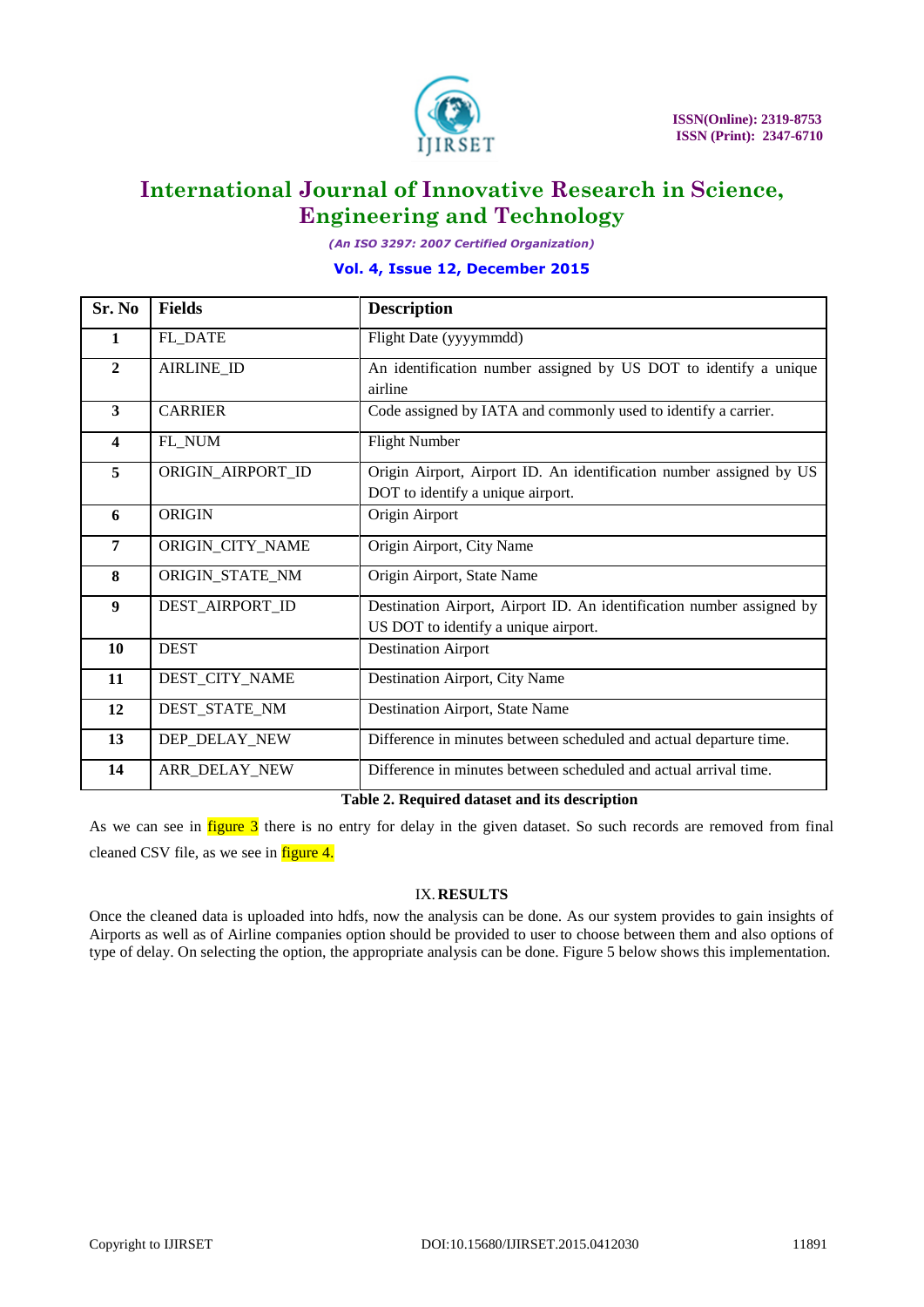

*(An ISO 3297: 2007 Certified Organization)*

### **Vol. 4, Issue 12, December 2015**

|                                             | How do you want to proceed? |
|---------------------------------------------|-----------------------------|
| Airports                                    | <b>Airlines</b>             |
| Select any option                           |                             |
| Average Delay                               | Least Delay                 |
| <b>Most Delay</b><br>$\left( \quad \right)$ | ◯ Top Airports              |

Figure 5. Options for user



Figure 6. Heat Map



#### Figure7. Bar Graph

### X. **CONCLUSION**

The procedure of Dempster Shafer theory of evidence was implemented for test on sensor data obtained from heterogeneous sources observed from infrared sensors. The procedure as described in the section VII was used to construct the belief functions. It is experimentally evaluated that the belief functions computed in the manner proposed show full accuracy. The two sets of flight plan data represent a cross latitude flight as obtained from the U.S. Department of Transportation, Bureau of Transportation Statistics on airline flights. A computational algorithm to implement the procedure was developed. This analysis has provided insights as to which carrier is the best to fly with, which carriers have the most delays, what airports have the most delays. These insights can only be used as a guide; one cannot do anything about severe weather disruptions or airport strikes. This analysis could also be of interest to